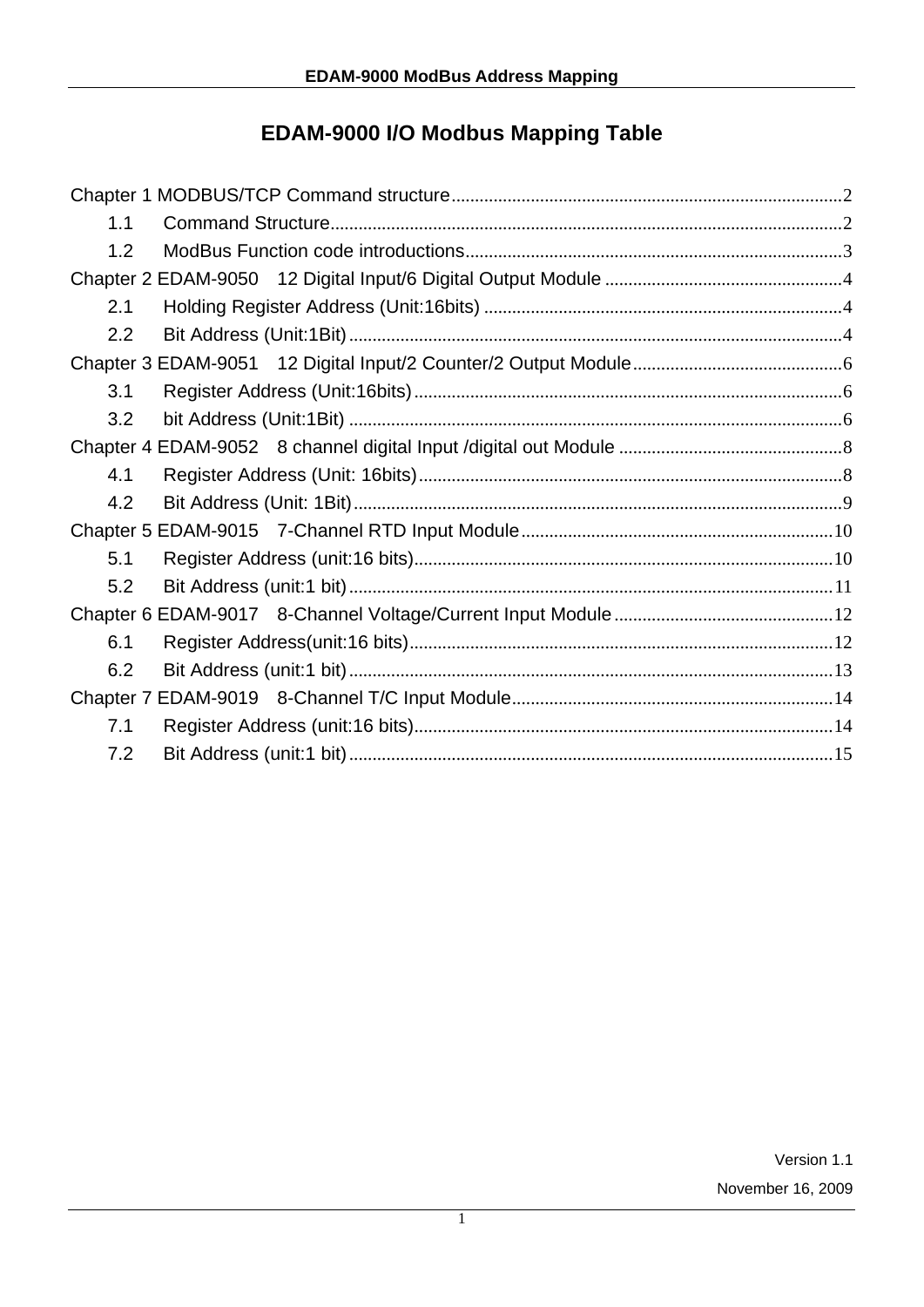# **Chapter 1 MODBUS/TCP Command structure**

EDAM-9000 system accepts a command/response form with the host computer. When systems are not transmitting they are in listen mode. The host issues a command to a system with a specified address and waits a certain amount of time for the system to respond. If no response arrives, a time-out aborts the sequence and returns control to the host. This chapter explains the structure of the commands with Modbus/TCP protocol, and guides to use these command sets to implement user's programs.

### **1.1 Command Structure**

It is important to understand the encapsulation of a Modbus request or response carried on the Modbus/TCP network. A complete command is consisted of command head and command body. The command head is prefixed by six bytes and responded to pack Modbus format; the command body defines target device and requested action. Following example will help you to realize this structure quickly.

### **Example**:

If you want to read the first two values of EADM-9017 (address: 40001~40002), the request command should be:



And the response should be:

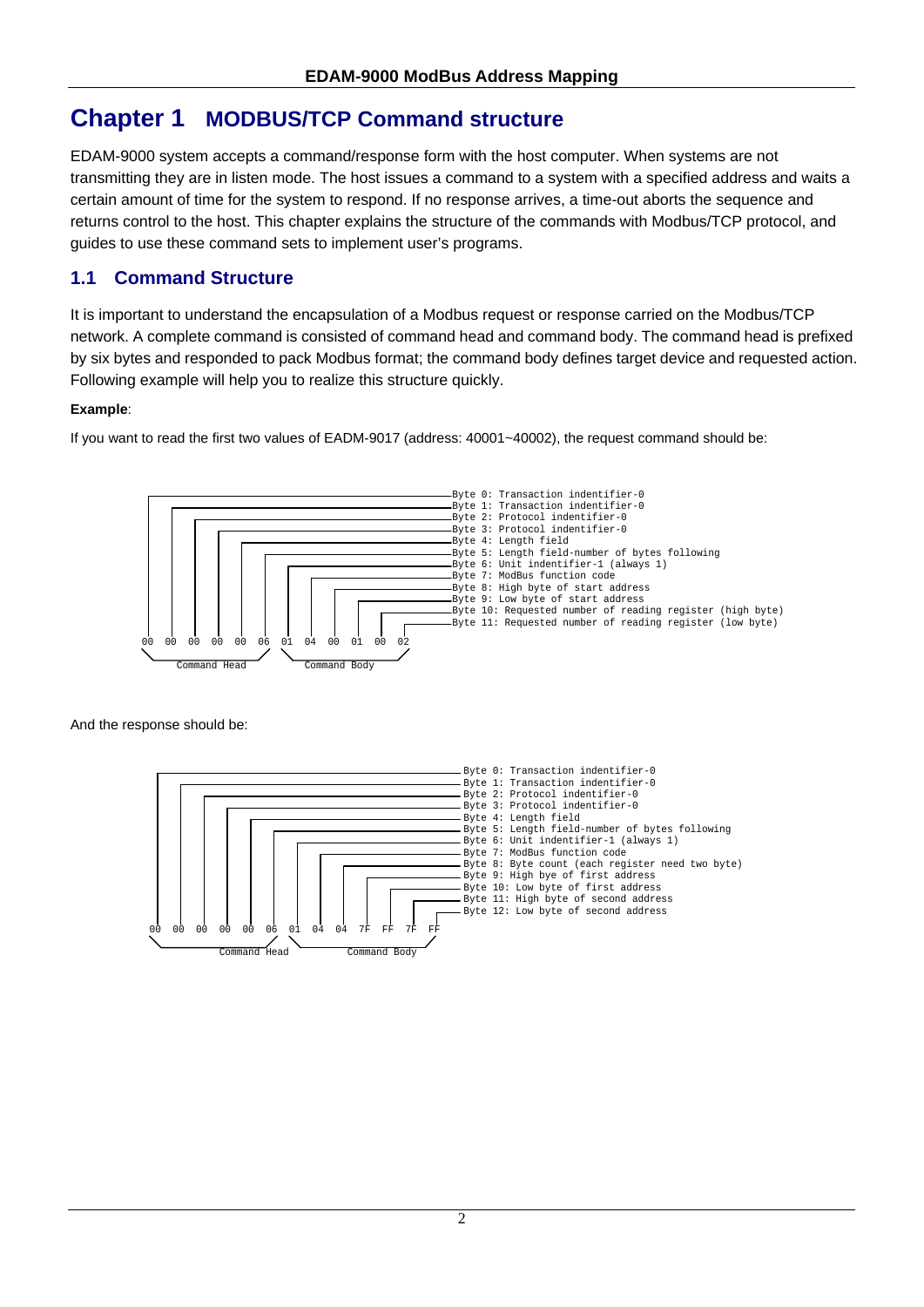# **1.2 ModBus Function code introductions**

| Code (Hex) | <b>Name</b>                      | <b>Usage</b>                                                         |
|------------|----------------------------------|----------------------------------------------------------------------|
| 01         | <b>Read Coil Status</b>          | <b>Read Discrete Output Bit</b>                                      |
| 02         | <b>Read Input Status</b>         | Read Discrete Input Bit                                              |
| 03         | <b>Read Holding Registers</b>    | Read 16-bit register. Used to read integer or floating point process |
| 04         | <b>Read Input Registers</b>      | data.                                                                |
| 05         | Force Single Coil                | Write data to force coil ON/OFF                                      |
| 06         | <b>Preset Single Register</b>    | Write data in 16-bit integer format                                  |
| 0F         | <b>Force Multiple Coils</b>      | Write multiple data to force coil ON/OFF                             |
| 10         | <b>Preset Multiple Registers</b> | Write multiple data in 16-bit integer format                         |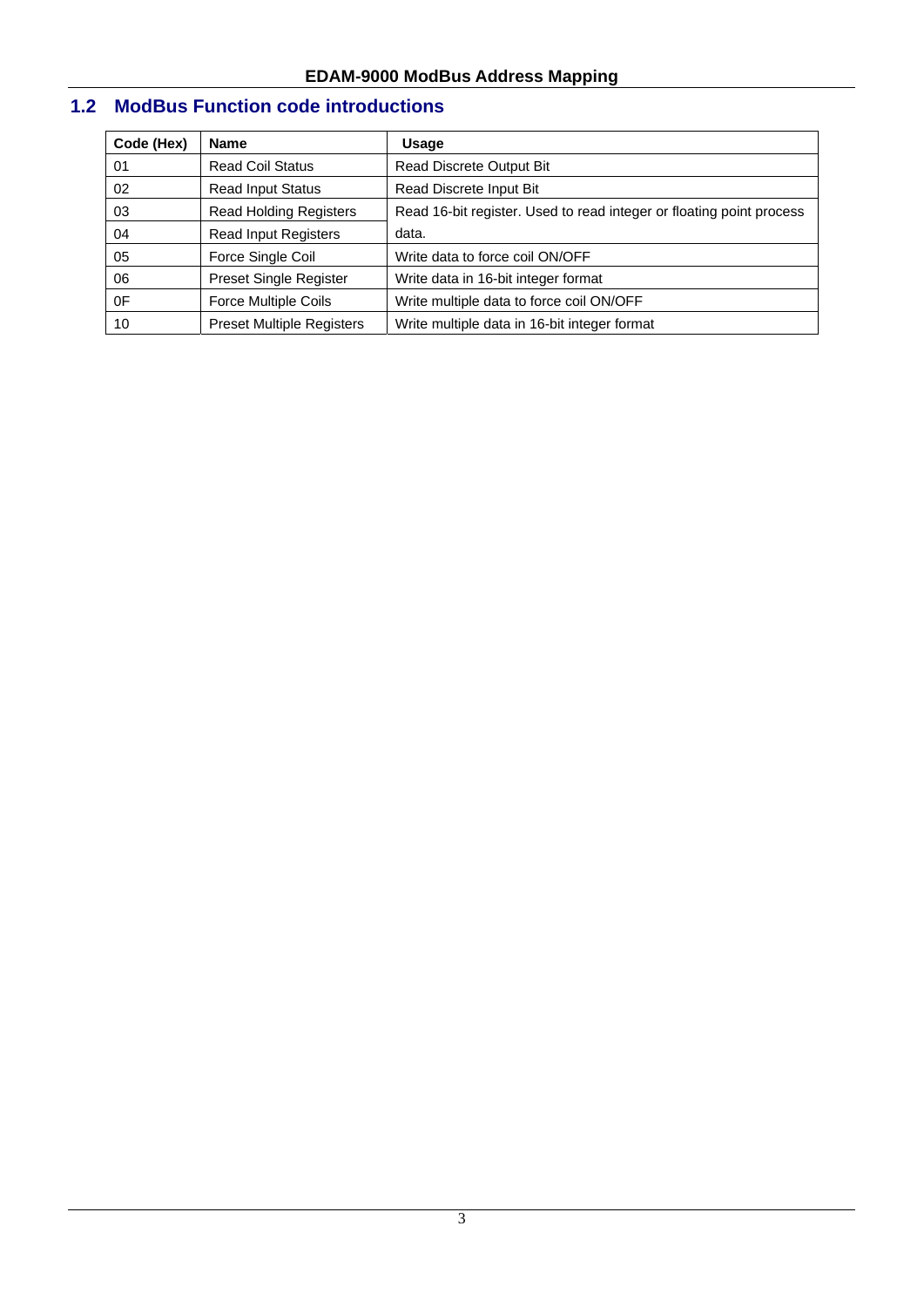# **Chapter 2 EDAM-9050 12 Digital Input/6 Digital Output Module**

### **2.1 Holding Register Address (Unit:16bits)**

### Where X=40000 for function 03, function 06, function 16

X=30000 for function 04

| <b>Address</b>    | <b>Channel</b>                              | <b>Item</b>          |
|-------------------|---------------------------------------------|----------------------|
| X+0001~X+0024     | For Counter                                 | 12 Channels, 32 Bits |
| $X+0025 - X+0036$ | For Pulse Output L level, time Unit: 0.1 ms | 6 Channels, 32 Bits  |
| X+0037~X+0048     | For Pulse Output H level, time Unit: 0.1 ms | 6 Channels, 32 Bits  |
| X+0049~X+0060     | Set Absolute pulse (Set to 0=Continue mode) | 6 Channels, 32 Bits  |
| X+0061~X+0073     | Set DO pulse value                          | Channels, 32 Bit     |

### **2.2 Bit Address (Unit:1Bit)**

#### Where X=00000 for function 01, function 05

| <b>Address</b> | <b>Channel</b>                     | Item                                   |
|----------------|------------------------------------|----------------------------------------|
| X+0001~X+0012  | For DI                             | 12 Channels, 1 Bit                     |
| X+0013~X+0018  | For DO                             | 6 Channels, 1 Bit                      |
| X+0032         | Ch0 (For Counter Mode)             | Start(1)/Stop(0)                       |
| X+0033         | Ch0 (For Counter Mode)             | Clear Counter(1)                       |
| X+0034         | Ch0 (For Counter Mode)             | <b>Clear Overflow</b>                  |
| X+0035         | Ch0 (For Counter Mode)             | Latch Status(read)/Clear Status(Write) |
| X+0036         | Ch1 (For Counter Mode)             | Start(1)/Stop(0)                       |
| X+0037         | Ch1 (For Counter Mode)             | Clear Counter(1)                       |
| X+0038         | Ch1 (For Counter Mode)             | <b>Clear Overflow</b>                  |
| X+0040         | Ch1 (For Counter Mode)             | Latch Status(read)/Clear Status(Write) |
| X+0041         | Ch2 (For Counter Mode)             | Start(1)/Stop(0)                       |
| X+0042         | Ch <sub>2</sub> (For Counter Mode) | Clear Counter(1)                       |
| X+0043         | Ch2 (For Counter Mode)             | <b>Clear Overflow</b>                  |
| X+0044         | Ch <sub>2</sub> (For Counter Mode) | Latch Status(read)/Clear Status(Write) |
| X+0045         | Ch3 (For Counter Mode)             | Start(1)/Stop(0)                       |
| X+0046         | Ch3 (For Counter Mode)             | Clear Counter(1)                       |
| X+0047         | Ch3 (For Counter Mode)             | <b>Clear Overflow</b>                  |
| X+0048         | Ch3 (For Counter Mode)             | Latch Status(read)/Clear Status(Write) |
| X+0049         | Ch4 (For Counter Mode)             | Start(1)/Stop(0)                       |
| X+0050         | Ch4 (For Counter Mode)             | Clear Counter(1)                       |
| X+0051         | Ch4 (For Counter Mode)             | <b>Clear Overflow</b>                  |
| X+0052         | Ch4 (For Counter Mode)             | Latch Status(read)/Clear Status(Write) |
| X+0053         | Ch5 (For Counter Mode)             | Start(1)/Stop(0)                       |
| X+0054         | Ch5 (For Counter Mode)             | Clear Counter(1)                       |
| X+0055         | Ch5 (For Counter Mode)             | <b>Clear Overflow</b>                  |
| X+0056         | Ch5 (For Counter Mode)             | Latch Status(read)/Clear Status(Write) |
| X+0057         | Ch6 (For Counter Mode)             | Start(1)/Stop(0)                       |
| X+0058         | Ch6 (For Counter Mode)             | Clear Counter(1)                       |
| X+0059         | Ch6 (For Counter Mode)             | <b>Clear Overflow</b>                  |
| X+0060         | Ch6 (For Counter Mode)             | Latch Status(read)/Clear Status(Write) |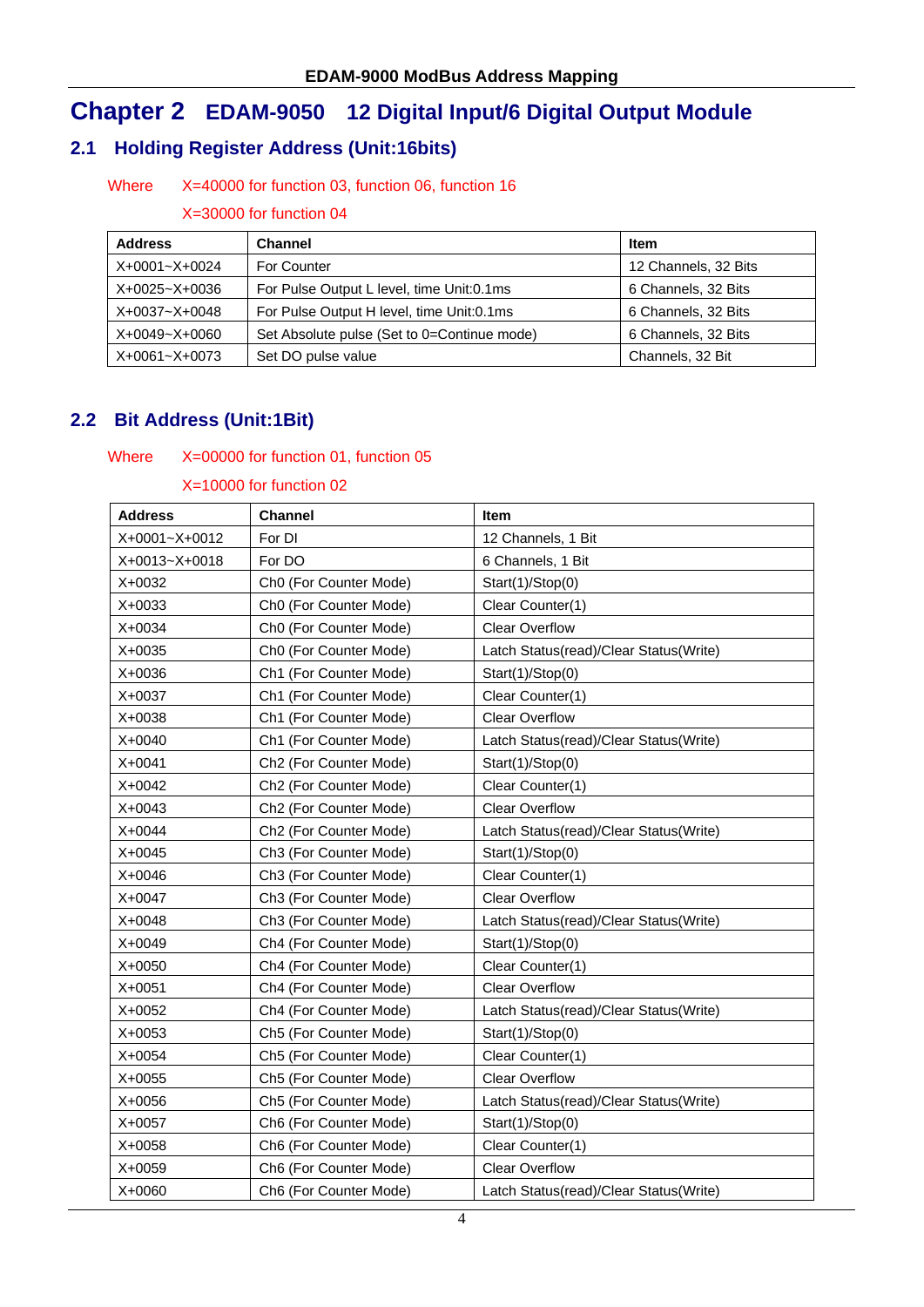| $X + 0061$ | Ch7 (For Counter Mode)              | Start(1)/Stop(0)                       |
|------------|-------------------------------------|----------------------------------------|
| $X+0062$   | Ch7 (For Counter Mode)              | Clear Counter(1)                       |
| $X+0063$   | Ch7 (For Counter Mode)              | <b>Clear Overflow</b>                  |
| X+0064     | Ch7 (For Counter Mode)              | Latch Status(read)/Clear Status(Write) |
| $X+0065$   | Ch8 (For Counter Mode)              | Start(1)/Stop(0)                       |
| X+0066     | Ch8 (For Counter Mode)              | Clear Counter(1)                       |
| X+0067     | Ch8 (For Counter Mode)              | <b>Clear Overflow</b>                  |
| $X + 0068$ | Ch8 (For Counter Mode)              | Latch Status(read)/Clear Status(Write) |
| X+0069     | Ch9 (For Counter Mode)              | Start(1)/Stop(0)                       |
| X+0070     | Ch9 (For Counter Mode)              | Clear Counter(1)                       |
| $X+0071$   | Ch9 (For Counter Mode)              | <b>Clear Overflow</b>                  |
| $X+0072$   | Ch9 (For Counter Mode)              | Latch Status(read)/Clear Status(Write) |
| $X+0073$   | Ch <sub>10</sub> (For Counter Mode) | Start(1)/Stop(0)                       |
| X+0074     | Ch <sub>10</sub> (For Counter Mode) | Clear Counter(1)                       |
| $X+0075$   | Ch <sub>10</sub> (For Counter Mode) | <b>Clear Overflow</b>                  |
| $X+0076$   | Ch <sub>10</sub> (For Counter Mode) | Latch Status(read)/Clear Status(Write) |
| X+0077     | Ch11 (For Counter Mode)             | Start(1)/Stop(0)                       |
| $X + 0078$ | Ch11 (For Counter Mode)             | Clear Counter(1)                       |
| $X+0079$   | Ch11 (For Counter Mode)             | <b>Clear Overflow</b>                  |
| X+0080     | Ch11 (For Counter Mode)             | Latch Status(read)/Clear Status(Write) |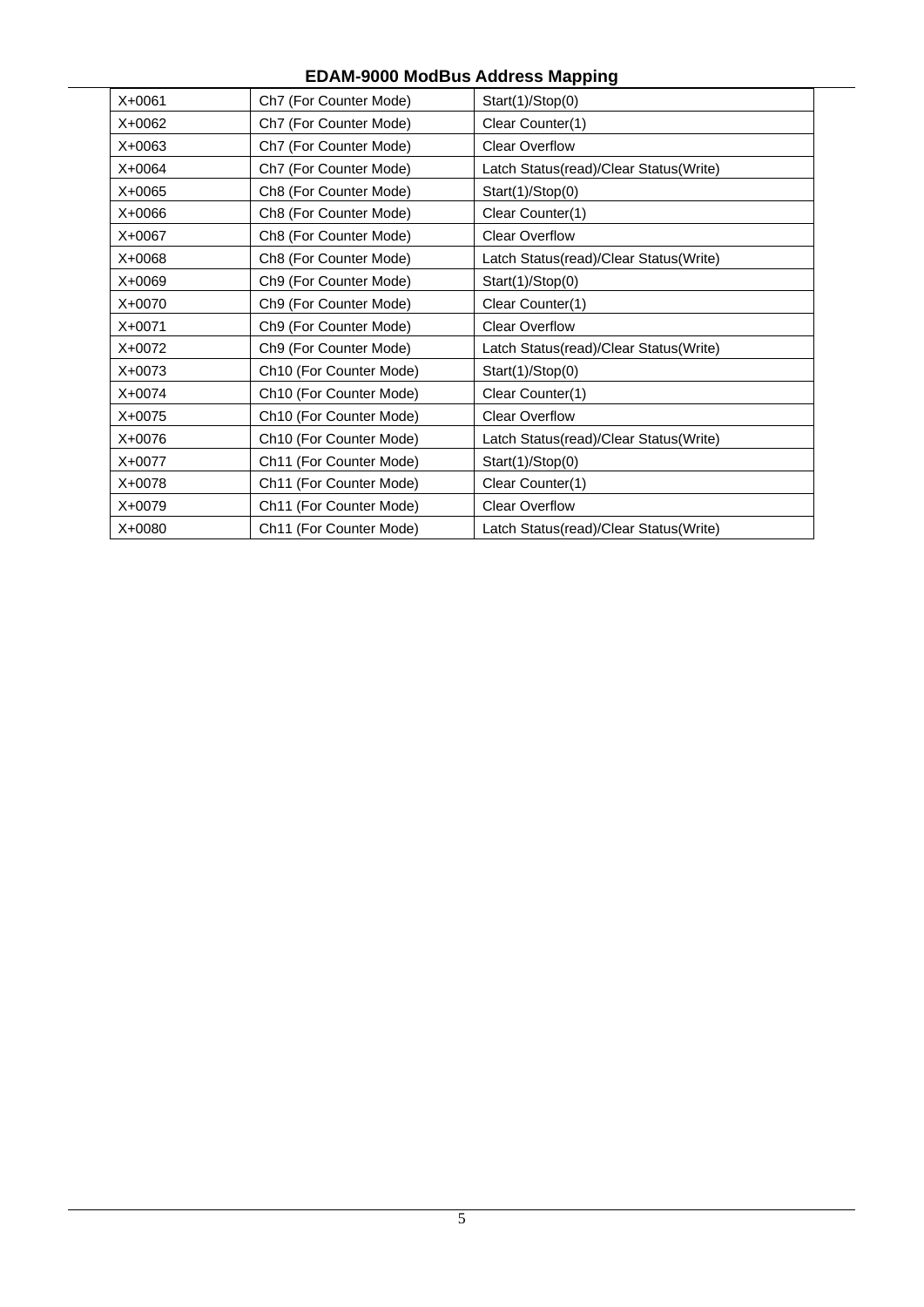# **Chapter 3 EDAM-9051 12 Digital Input/2 Counter/2 Output Module**

### **3.1 Register Address (Unit:16bits)**

#### Where X=40000 for function 03, function 06, function 16

#### X=30000 for function 04

| <b>Address</b> | <b>Channel</b>                              | <b>Item</b>          |
|----------------|---------------------------------------------|----------------------|
| X+0001~X+0028  | For Counter                                 | 14 Channels, 32 Bits |
| X+0029~X+0032  | For Pulse Output L level, time Unit:0.1ms   | 2 Channels, 32 Bits  |
| X+0033~X+0036  | For Pulse Output H level, time Unit: 0.1 ms | 2 Channels, 32 Bits  |
| X+0037~X+0040  | Set Absolute pulse (Set to 0=Continue mode) | 2 Channels, 32 Bits  |
| X+0041~X+0044  | Set DO pulse value                          | 2 Channels, 32 Bits  |

### **3.2 bit Address (Unit:1Bit)**

#### Where X=00000 for function 01, function 05

| Address       | <b>Channel</b>                     | Item                                   |
|---------------|------------------------------------|----------------------------------------|
| X+0001~X+0014 | For DI 14 Channels, 1 Bit          |                                        |
| X+0017~X+0018 | For DO 2 Channels, 1 Bit           |                                        |
| X+0033        | Ch0 (For Counter Mode)             | Start(1)/Stop(0)                       |
| X+0034        | Ch0 (For Counter Mode)             | Clear Counter(1)                       |
| X+0035        | Ch0 (For Counter Mode)             | <b>Clear Overflow</b>                  |
| X+0036        | Ch0 (For Counter Mode)             | Latch Status(read)/Clear Status(Write) |
| X+0037        | Ch1 (For Counter Mode)             | Start(1)/Stop(0)                       |
| X+0038        | Ch1 (For Counter Mode)             | Clear Counter(1)                       |
| X+0039        | Ch1 (For Counter Mode)             | <b>Clear Overflow</b>                  |
| X+0040        | Ch1 (For Counter Mode)             | Latch Status(read)/Clear Status(Write) |
| $X + 0041$    | Ch <sub>2</sub> (For Counter Mode) | Start(1)/Stop(0)                       |
| X+0042        | Ch2 (For Counter Mode)             | Clear Counter(1)                       |
| X+0043        | Ch <sub>2</sub> (For Counter Mode) | <b>Clear Overflow</b>                  |
| X+0044        | Ch <sub>2</sub> (For Counter Mode) | Latch Status(read)/Clear Status(Write) |
| X+0045        | Ch3 (For Counter Mode)             | Start(1)/Stop(0)                       |
| X+0046        | Ch3 (For Counter Mode)             | Clear Counter(1)                       |
| X+0047        | Ch3 (For Counter Mode)             | <b>Clear Overflow</b>                  |
| X+0048        | Ch3 (For Counter Mode)             | Latch Status(read)/Clear Status(Write) |
| X+0049        | Ch4 (For Counter Mode)             | Start(1)/Stop(0)                       |
| X+0050        | Ch4 (For Counter Mode)             | Clear Counter(1)                       |
| $X + 0051$    | Ch4 (For Counter Mode)             | <b>Clear Overflow</b>                  |
| X+0052        | Ch4 (For Counter Mode)             | Latch Status(read)/Clear Status(Write) |
| X+0053        | Ch5 (For Counter Mode)             | Start(1)/Stop(0)                       |
| X+0054        | Ch5 (For Counter Mode)             | Clear Counter(1)                       |
| X+0055        | Ch5 (For Counter Mode)             | <b>Clear Overflow</b>                  |
| X+0056        | Ch5 (For Counter Mode)             | Latch Status(read)/Clear Status(Write) |
| X+0057        | Ch6 (For Counter Mode)             | Start(1)/Stop(0)                       |
| X+0058        | Ch6 (For Counter Mode)             | Clear Counter(1)                       |
| X+0059        | Ch6 (For Counter Mode)             | <b>Clear Overflow</b>                  |
| X+0060        | Ch6 (For Counter Mode)             | Latch Status(read)/Clear Status(Write) |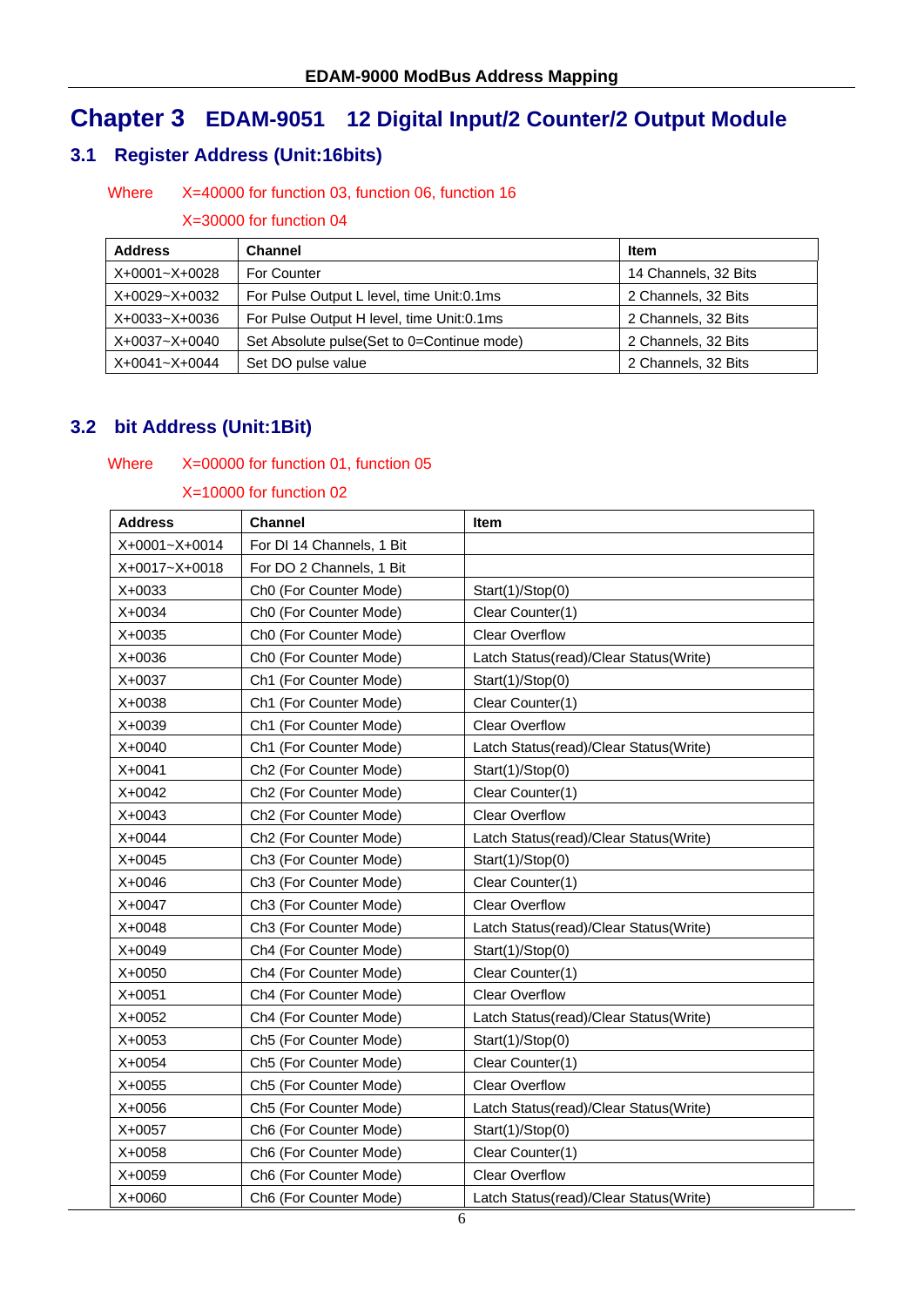| $X + 0061$ | Ch7 (For Counter Mode)              | Start(1)/Stop(0)                       |
|------------|-------------------------------------|----------------------------------------|
| X+0062     | Ch7 (For Counter Mode)              | Clear Counter(1)                       |
| $X+0063$   | Ch7 (For Counter Mode)              | <b>Clear Overflow</b>                  |
| $X + 0064$ | Ch7 (For Counter Mode)              | Latch Status(read)/Clear Status(Write) |
| X+0065     | Ch8 (For Counter Mode)              | Start(1)/Stop(0)                       |
| X+0066     | Ch8 (For Counter Mode)              | Clear Counter(1)                       |
| X+0067     | Ch8 (For Counter Mode)              | <b>Clear Overflow</b>                  |
| X+0068     | Ch8 (For Counter Mode)              | Latch Status(read)/Clear Status(Write) |
| X+0069     | Ch9 (For Counter Mode)              | Start(1)/Stop(0)                       |
| X+0070     | Ch9 (For Counter Mode)              | Clear Counter(1)                       |
| X+0071     | Ch9 (For Counter Mode)              | <b>Clear Overflow</b>                  |
| X+0072     | Ch9 (For Counter Mode)              | Latch Status(read)/Clear Status(Write) |
| X+0073     | Ch10 (For Counter Mode)             | Start(1)/Stop(0)                       |
| X+0074     | Ch10 (For Counter Mode)             | Clear Counter(1)                       |
| X+0075     | Ch10 (For Counter Mode)             | <b>Clear Overflow</b>                  |
| X+0076     | Ch10 (For Counter Mode)             | Latch Status(read)/Clear Status(Write) |
| X+0077     | Ch11 (For Counter Mode)             | Start(1)/Stop(0)                       |
| X+0078     | Ch11 (For Counter Mode)             | Clear Counter(1)                       |
| X+0079     | Ch11 (For Counter Mode)             | <b>Clear Overflow</b>                  |
| X+0080     | Ch11 (For Counter Mode)             | Latch Status(read)/Clear Status(Write) |
| $X + 0081$ | Ch12 (For Counter Mode)             | Start(1)/Stop(0)                       |
| X+0082     | Ch12 (For Counter Mode)             | Clear Counter(1)                       |
| X+0083     | Ch12 (For Counter Mode)             | <b>Clear Overflow</b>                  |
| X+0084     | Ch12 (For Counter Mode)             | Latch Status(read)/Clear Status(Write) |
| X+0085     | Ch13 (For Counter Mode)             | Start(1)/Stop(0)                       |
| X+0086     | Ch <sub>13</sub> (For Counter Mode) | Clear Counter(1)                       |
| X+0087     | Ch13 (For Counter Mode)             | <b>Clear Overflow</b>                  |
| X+0088     | Ch13 (For Counter Mode)             | Latch Status(read)/Clear Status(Writ   |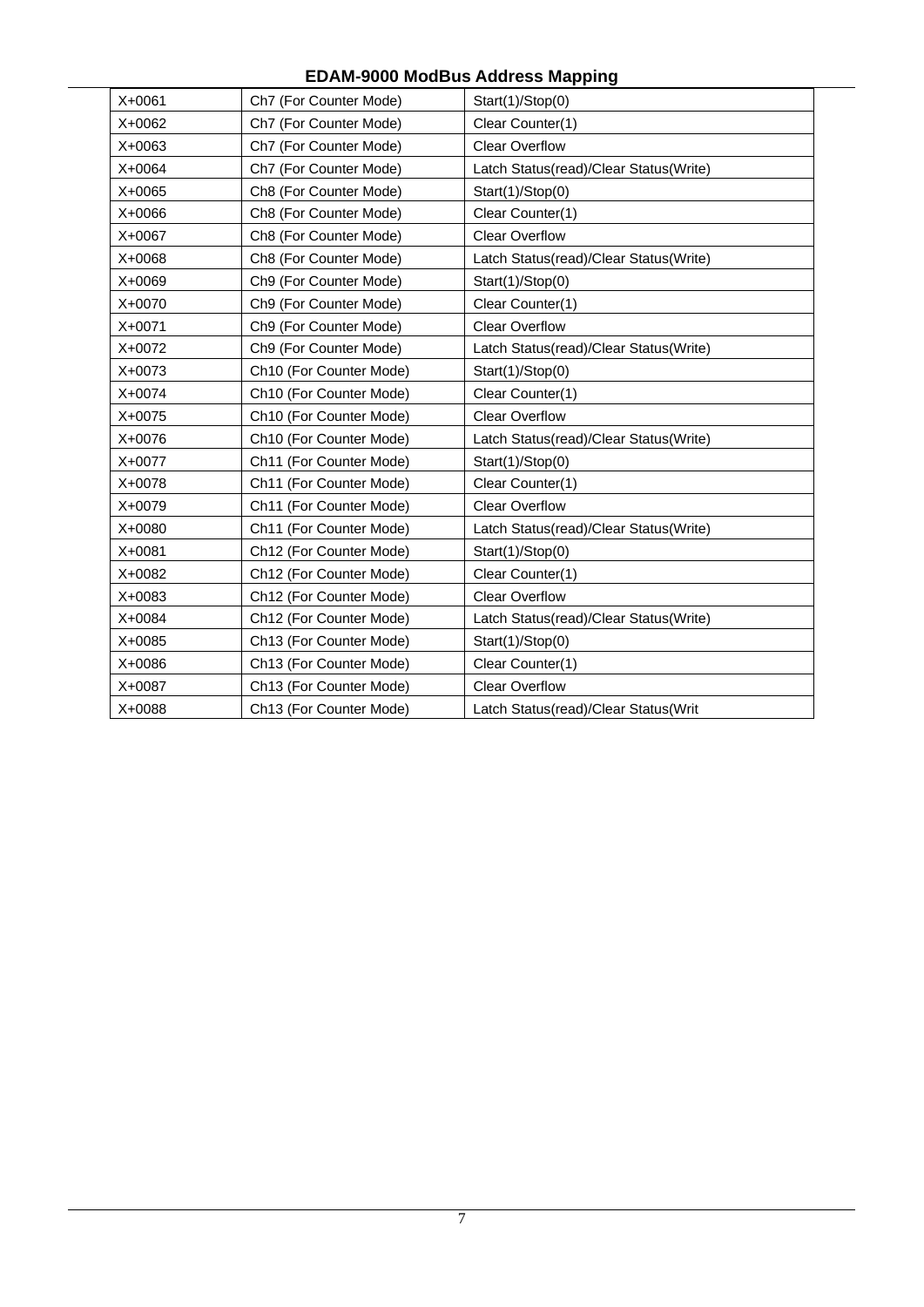# **Chapter 4 EDAM-9052 8 channel digital Input /digital out Module**

# **4.1 Register Address (Unit: 16bits)**

### Where X=40000 for function 03, function 06, function 16

| <b>Address</b>    | <b>Channel</b>                              | <b>Item</b>         | Type |
|-------------------|---------------------------------------------|---------------------|------|
| X+0001~X+0016     | For DI Counter (32 bits/channel)            | 8 Channels, 32 Bits | R    |
| $X+0017 - X+0032$ | For Pulse Output L level, time Unit:0.1ms   | 8 Channels, 32 Bits | R/W  |
| X+0033~X+0048     | For Pulse Output H level, time Unit:0.1ms   | 8 Channels, 32 Bits | R/W  |
| X+0049~X+0064     | Set DO pulse value (Set to 0=Continue mode) | 8 Channels, 32 Bits | R/W  |
| X+0065            | Digital input status                        | 8 channel, 16 Bits  | R    |
| $X+0066$          | Digital output status                       | 8 channel, 16 Bits  | R/W  |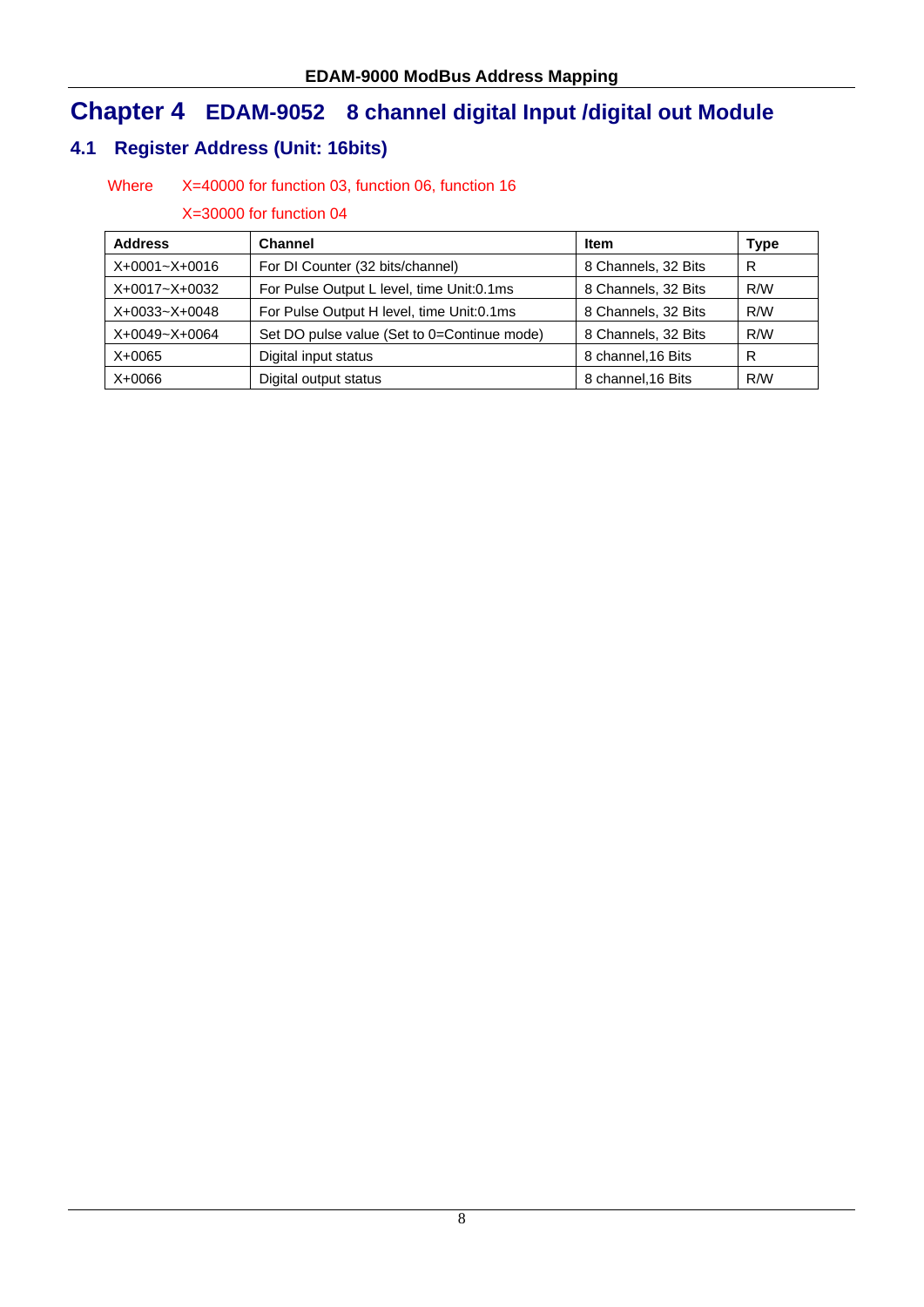# **4.2 Bit Address (Unit: 1Bit)**

# Where X=00000 for function 01, function 05

| <b>Address</b> | Channel                            | Item                                   | <b>Type</b> |
|----------------|------------------------------------|----------------------------------------|-------------|
| X+0001~X+0008  | For DI 8 Channels, 1 Bit/channel   |                                        | R           |
| X+0017~X+0024  | For DO 8 Channels, 1 Bit/channel   |                                        | R/W         |
| X+0033         | Ch0 (For Counter Mode)             | Start(1)/Stop(0)                       | R/W         |
| X+0034         | Ch0 (For Counter Mode)             | Clear Counter(1)                       | R/W         |
| X+0035         | Ch0 (For Counter Mode)             | <b>Clear Overflow</b>                  | R/W         |
| X+0036         | Ch0 (For Counter Mode)             | Latch Status(read)/Clear Status(Write) | R/W         |
| X+0037         | Ch1 (For Counter Mode)             | Start(1)/Stop(0)                       | R/W         |
| X+0038         | Ch1 (For Counter Mode)             | Clear Counter(1)                       | R/W         |
| X+0039         | Ch1 (For Counter Mode)             | <b>Clear Overflow</b>                  | R/W         |
| X+0040         | Ch1 (For Counter Mode)             | Latch Status(read)/Clear Status(Write) | R/W         |
| X+0041         | Ch <sub>2</sub> (For Counter Mode) | Start(1)/Stop(0)                       | R/W         |
| X+0042         | Ch <sub>2</sub> (For Counter Mode) | Clear Counter(1)                       | R/W         |
| X+0043         | Ch <sub>2</sub> (For Counter Mode) | <b>Clear Overflow</b>                  | R/W         |
| X+0044         | Ch <sub>2</sub> (For Counter Mode) | Latch Status(read)/Clear Status(Write) | R/W         |
| X+0045         | Ch3 (For Counter Mode)             | Start(1)/Stop(0)                       | R/W         |
| X+0046         | Ch3 (For Counter Mode)             | Clear Counter(1)                       | R/W         |
| X+0047         | Ch3 (For Counter Mode)             | <b>Clear Overflow</b>                  | R/W         |
| X+0048         | Ch3 (For Counter Mode)             | Latch Status(read)/Clear Status(Write) | R/W         |
| X+0049         | Ch4 (For Counter Mode)             | Start(1)/Stop(0)                       | R/W         |
| X+0050         | Ch4 (For Counter Mode)             | Clear Counter(1)                       | R/W         |
| X+0051         | Ch4 (For Counter Mode)             | <b>Clear Overflow</b>                  | R/W         |
| X+0052         | Ch4 (For Counter Mode)             | Latch Status(read)/Clear Status(Write) | R/W         |
| X+0053         | Ch5 (For Counter Mode)             | Start(1)/Stop(0)                       | R/W         |
| X+0054         | Ch5 (For Counter Mode)             | Clear Counter(1)                       | R/W         |
| X+0055         | Ch5 (For Counter Mode)             | <b>Clear Overflow</b>                  | R/W         |
| X+0056         | Ch5 (For Counter Mode)             | Latch Status(read)/Clear Status(Write) | R/W         |
| X+0057         | Ch6 (For Counter Mode)             | Start(1)/Stop(0)                       | R/W         |
| X+0058         | Ch6 (For Counter Mode)             | Clear Counter(1)                       | R/W         |
| X+0059         | Ch6 (For Counter Mode)             | <b>Clear Overflow</b>                  | R/W         |
| X+0060         | Ch6 (For Counter Mode)             | Latch Status(read)/Clear Status(Write) | R/W         |
| X+0061         | Ch7 (For Counter Mode)             | Start(1)/Stop(0)                       | R/W         |
| X+0062         | Ch7 (For Counter Mode)             | Clear Counter(1)                       | R/W         |
| X+0063         | Ch7 (For Counter Mode)             | <b>Clear Overflow</b>                  | R/W         |
| X+0064         | Ch7 (For Counter Mode)             | Latch Status(read)/Clear Status(Write) | R/W         |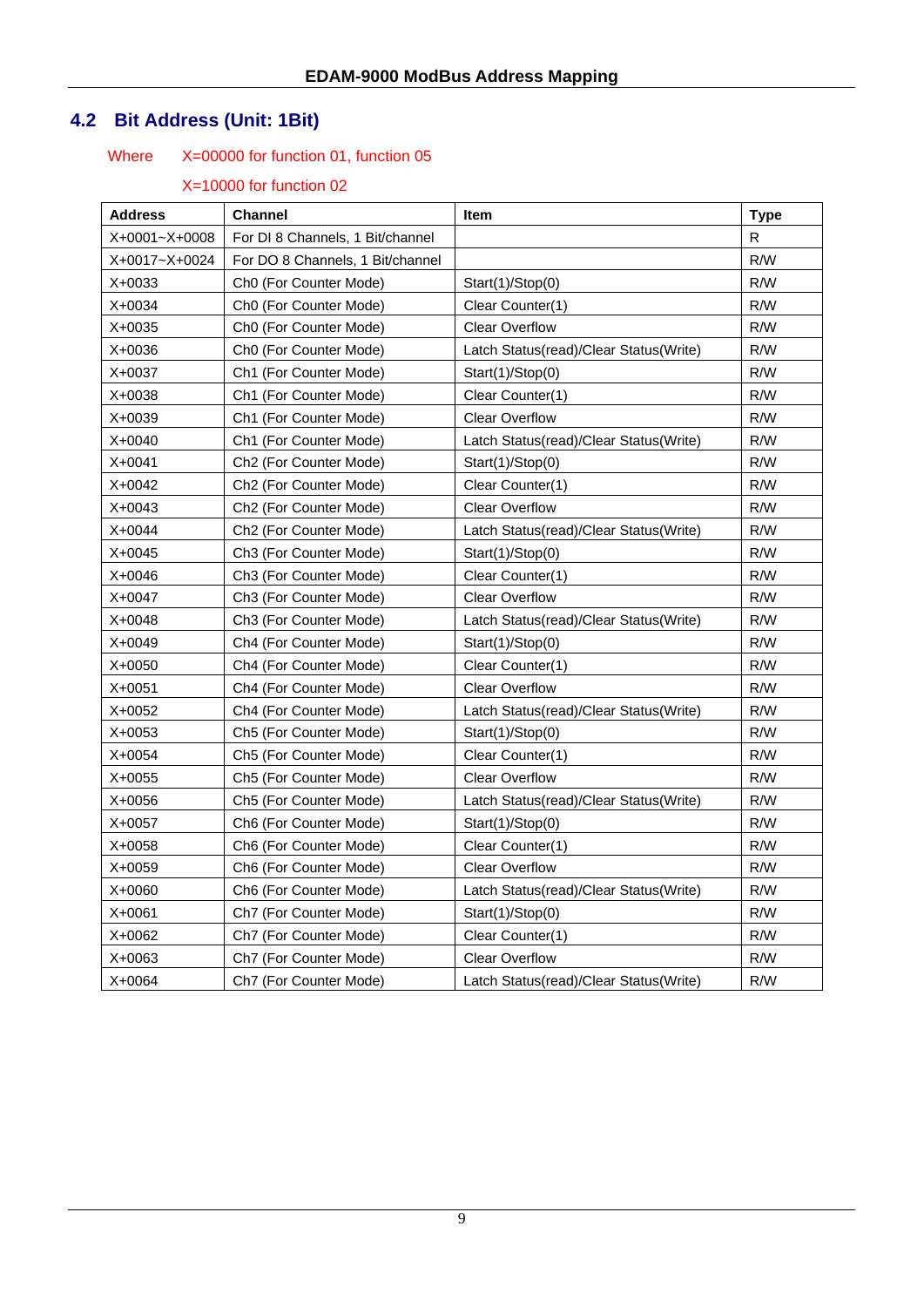# **Chapter 5 EDAM-9015 7-Channel RTD Input Module**

# **5.1 Register Address (unit:16 bits)**

### Where X=40000 for function 03, function 06, function 16

| <b>Address</b> | <b>Channel</b> | Item                 | <b>Attribute</b> |
|----------------|----------------|----------------------|------------------|
| X+0001         | $\mathbf 0$    | <b>Current value</b> | $\mathsf{R}$     |
| X+0002         | 1              | <b>Current value</b> | $\mathsf{R}$     |
| X+0003         | $\overline{2}$ | <b>Current value</b> | $\mathsf{R}$     |
| X+0004         | 3              | <b>Current value</b> | $\mathsf{R}$     |
| X+0005         | 4              | Current value        | $\mathsf{R}$     |
| X+0006         | 5              | <b>Current value</b> | $\mathsf{R}$     |
| X+0007         | 6              | <b>Current value</b> | $\mathsf{R}$     |
| X+0008         |                | Reserved             | $\mathsf{R}$     |
| X+0009         | 8              | Average ch0~ch6      | $\mathsf{R}$     |
| X+0010         | ä,             | Reserved             | $\mathsf{R}$     |
| X+0011         | $\mathbf 0$    | Max value            | $\mathsf{R}$     |
| X+0012         | 1              | Max value            | $\mathsf{R}$     |
| X+0013         | $\overline{2}$ | Max value            | $\mathsf{R}$     |
| X+0014         | 3              | Max value            | $\mathsf{R}$     |
| X+0015         | $\overline{4}$ | Max value            | $\mathsf{R}$     |
| X+0016         | 5              | Max value            | $\mathsf{R}$     |
| X+0017         | 6              | Max value            | $\mathsf{R}$     |
| X+0018         |                | Reserved             |                  |
| X+0019~X+0020  |                | Reserved             |                  |
| X+0021         | $\mathbf 0$    | Min value            | $\mathsf{R}$     |
| X+0022         | 1              | Min value            | ${\sf R}$        |
| X+0023         | $\overline{2}$ | Min value            | $\mathsf{R}$     |
| X+0024         | 3              | Min value            | $\mathsf{R}$     |
| X+0025         | 4              | Min value            | $\mathsf{R}$     |
| X+0026         | 5              | Min value            | $\mathsf{R}$     |
| X+0027         | 6              | Min value            | $\mathsf{R}$     |
| X+0028~X+0030  |                | Reserved             |                  |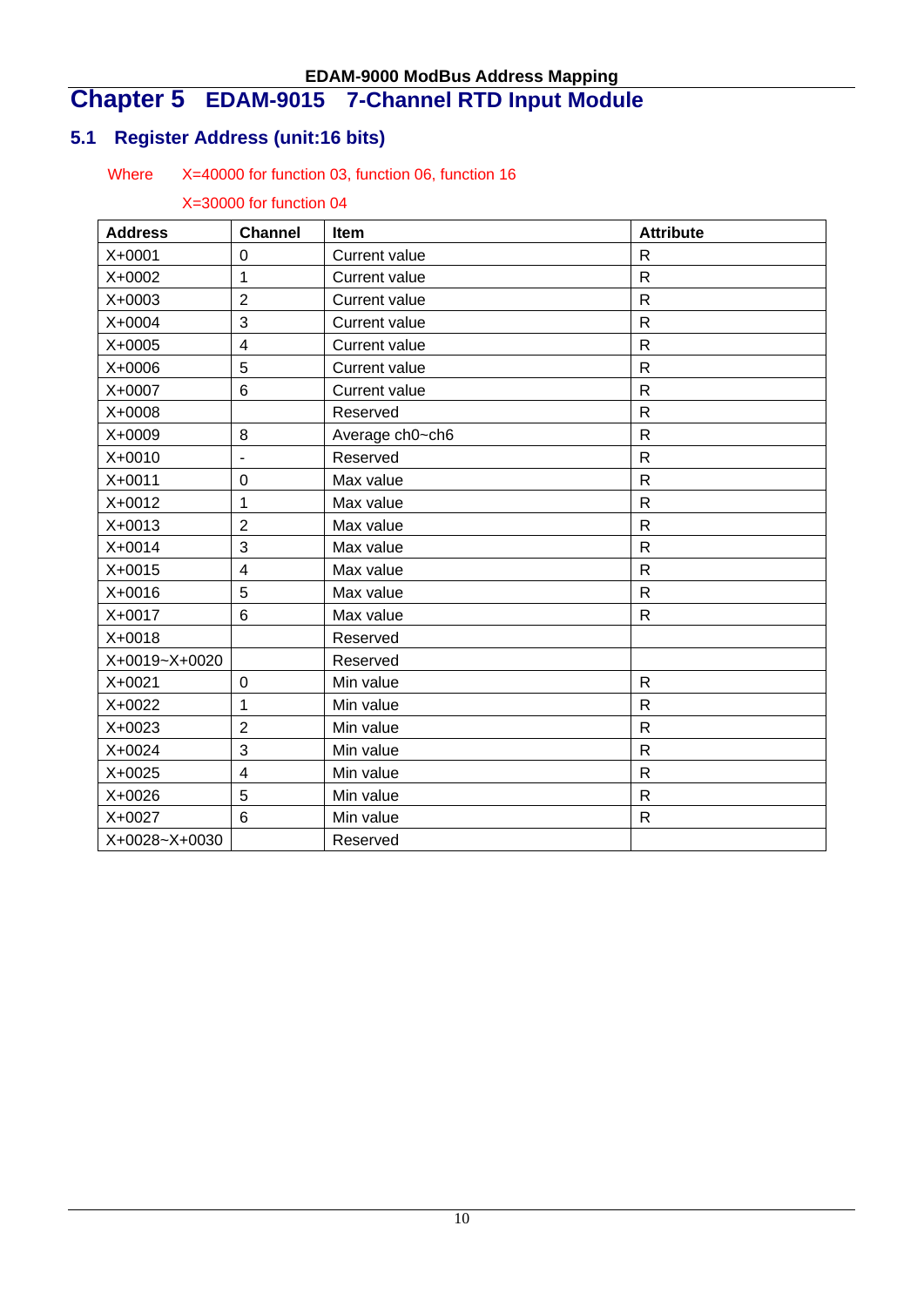# **5.2 Bit Address (unit:1 bit)**

### Where X=00000 for function 01, function 05

| <b>Address</b> | <b>Channel</b>           | Item                | <b>Attribute</b> |
|----------------|--------------------------|---------------------|------------------|
| X+0101         | $\mathbf 0$              | Reset Max. value    | R/W              |
| X+0102         | 1                        | Reset Max. value    | R/W              |
| X+0103         | $\overline{2}$           | Reset Max, value    | R/W              |
| X+0104         | 3                        | Reset Max. value    | R/W              |
| X+0105         | $\overline{4}$           | Reset Max. value    | R/W              |
| X+0106         | 5                        | Reset Max. value    | R/W              |
| X+0107         | $6\phantom{1}$           | Reset Max. value    | R/W              |
| X+0108~X+0110  |                          | Reserved            |                  |
| X+0111         | $\mathbf 0$              | Reset Min. value    | R/W              |
| X+0112         | 1                        | Reset Min. value    | R/W              |
| X+0113         | $\overline{2}$           | Reset Min. value    | R/W              |
| $X + 0114$     | 3                        | Reset Min. value    | R/W              |
| X+0115         | $\overline{4}$           | Reset Min. value    | R/W              |
| X+0116         | 5                        | Reset Min. value    | R/W              |
| $X + 0117$     | 6                        | Reset Min. value    | R/W              |
| X+0118~X+0120  | $\overline{\phantom{a}}$ | Reserved            |                  |
| X+0121         | 0                        | <b>Burnout flag</b> | $\mathsf{R}$     |
| X+0122         | 1                        | <b>Burnout flag</b> | $\mathsf{R}$     |
| X+0123         | $\overline{2}$           | <b>Burnout flag</b> | $\mathsf{R}$     |
| X+0124         | 3                        | <b>Burnout flag</b> | $\mathsf{R}$     |
| X+0125         | $\overline{4}$           | <b>Burnout flag</b> | $\mathsf{R}$     |
| X+0126         | 5                        | <b>Burnout flag</b> | $\mathsf{R}$     |
| X+0127         | $6\phantom{1}6$          | <b>Burnout flag</b> | $\mathsf{R}$     |
| X+0128~X+0130  | $\mathbf{u}$             | Reserved            |                  |
| X+0131         | $\pmb{0}$                | High alarm flag     | $\mathsf{R}$     |
| X+0132         | 1                        | High alarm flag     | $\mathsf{R}$     |
| X+0133         | $\overline{2}$           | High alarm flag     | $\mathsf{R}$     |
| X+0134         | 3                        | High alarm flag     | $\mathsf{R}$     |
| X+0135         | $\overline{4}$           | High alarm flag     | $\mathsf{R}$     |
| $X + 0136$     | 5                        | High alarm flag     | $\mathsf{R}$     |
| X+0137         | 6                        | High alarm flag     | R                |
| X+0138~X+0140  | $\overline{a}$           | Reserved            |                  |
| X+0141         | 0                        | Low alarm flag      | ${\sf R}$        |
| X+0142         | 1                        | Low alarm flag      | $\mathsf{R}$     |
| X+0143         | $\overline{2}$           | Low alarm flag      | $\mathsf{R}$     |
| X+0144         | 3                        | Low alarm flag      | $\mathsf{R}$     |
| X+0145         | $\overline{\mathbf{4}}$  | Low alarm flag      | $\mathsf{R}$     |
| X+0146         | $\mathbf 5$              | Low alarm flag      | R                |
| X+0147         | $\,6$                    | Low alarm flag      | $\mathsf{R}$     |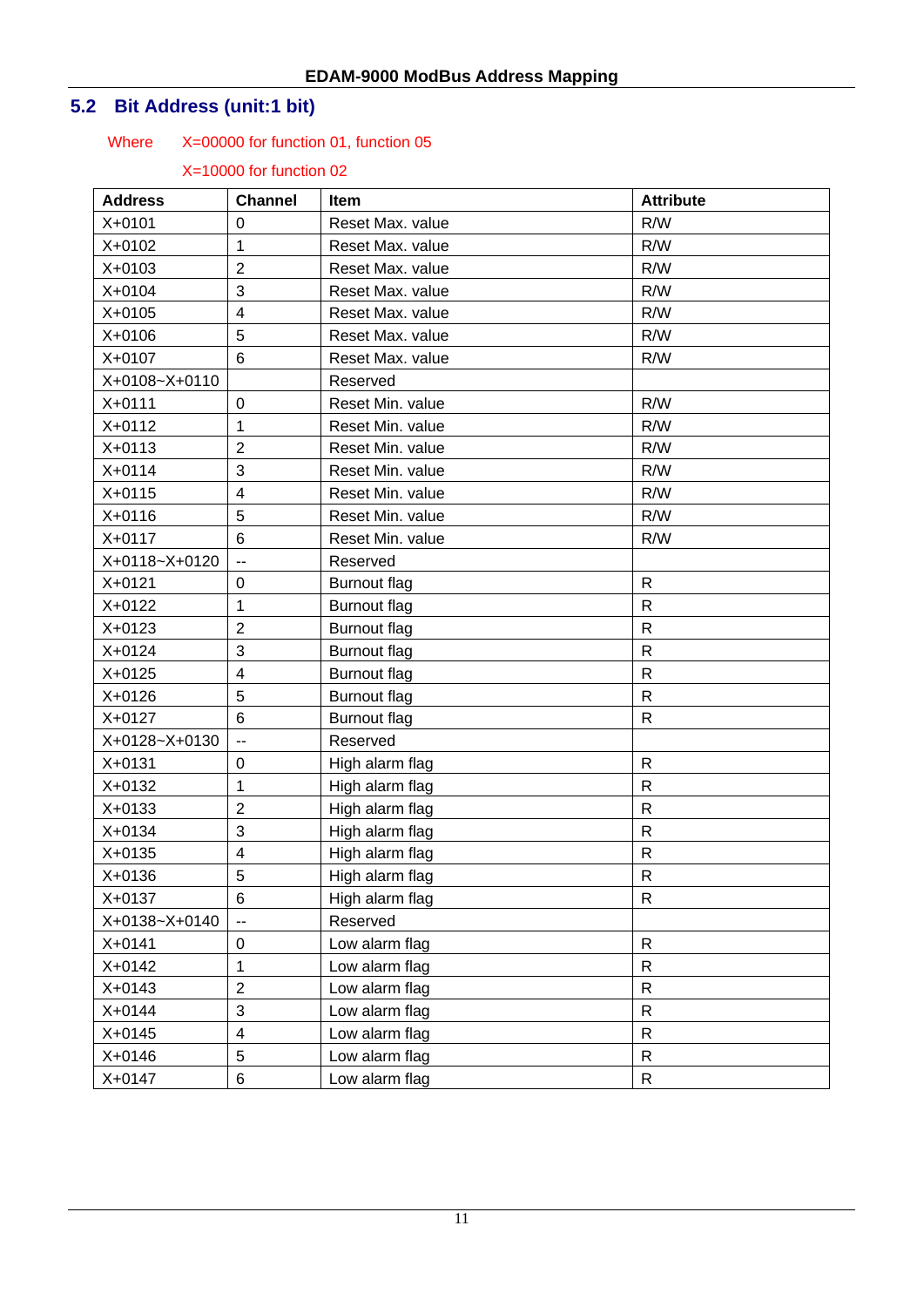### **Chapter 6 EDAM-9017 8-Channel Voltage/Current Input Module**

# **6.1 Register Address(unit:16 bits)**

### Where X=40000 for function 03, function 06, function 16

| <b>Address</b> | <b>Channel</b>           | Item                 | <b>Attribute</b> |
|----------------|--------------------------|----------------------|------------------|
| X+0001         | 0                        | <b>Current value</b> | $\mathsf{R}$     |
| X+0002         | $\mathbf{1}$             | <b>Current value</b> | $\mathsf{R}$     |
| X+0003         | $\overline{2}$           | Current value        | $\mathsf{R}$     |
| X+0004         | 3                        | <b>Current value</b> | $\mathsf{R}$     |
| X+0005         | $\overline{\mathbf{4}}$  | <b>Current value</b> | $\mathsf{R}$     |
| X+0006         | 5                        | <b>Current value</b> | $\mathsf{R}$     |
| X+0007         | 6                        | <b>Current value</b> | $\mathsf{R}$     |
| X+0008         | $\overline{7}$           | <b>Current Value</b> | $\mathsf{R}$     |
| X+0009         | 8                        | Average ch0~ch7      | $\mathsf{R}$     |
| X+0010         | $\overline{\phantom{a}}$ | Reserved             | $\mathsf{R}$     |
| X+0011         | $\overline{0}$           | Max value            | $\mathsf{R}$     |
| X+0012         | 1                        | Max value            | $\mathsf{R}$     |
| X+0013         | $\overline{2}$           | Max value            | $\mathsf{R}$     |
| X+0014         | 3                        | Max value            | ${\sf R}$        |
| X+0015         | $\overline{\mathbf{4}}$  | Max value            | $\mathsf{R}$     |
| X+0016         | 5                        | Max value            | $\mathsf{R}$     |
| X+0017         | 6                        | Max value            | $\mathsf{R}$     |
| X+0018         | $\overline{7}$           | Max value            | $\mathsf{R}$     |
| X+0019~X+0020  |                          | Reserved             |                  |
| X+0021         | 0                        | Min value            | $\mathsf{R}$     |
| X+0022         | $\mathbf{1}$             | Min value            | $\mathsf{R}$     |
| X+0023         | $\overline{2}$           | Min value            | $\mathsf{R}$     |
| X+0024         | 3                        | Min value            | $\mathsf{R}$     |
| X+0025         | $\overline{4}$           | Min value            | $\mathsf{R}$     |
| X+0026         | 5                        | Min value            | $\mathsf{R}$     |
| X+0027         | 6                        | Min value            | $\mathsf{R}$     |
| X+0028         | $\overline{7}$           | Min value            | $\mathsf{R}$     |
| X+0029         |                          | Reserved             |                  |
| $~2X+0030$     |                          |                      |                  |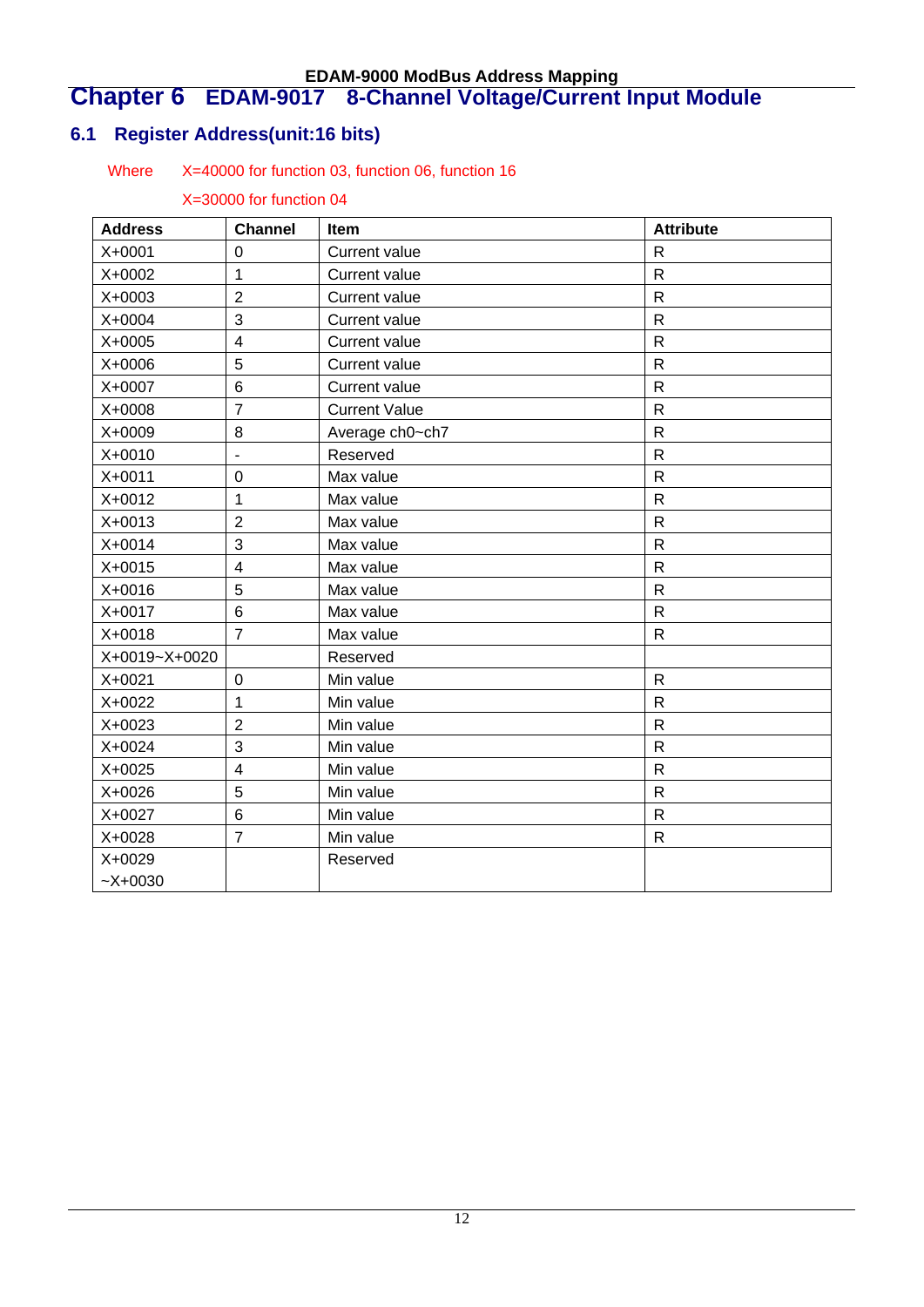# **6.2 Bit Address (unit:1 bit)**

### Where X=00000 for function 01, function 05

| <b>Address</b> | <b>Channel</b>          | <b>Item</b>      | <b>Attribute</b> |
|----------------|-------------------------|------------------|------------------|
| X+0017         | 0                       | DO value         | R/W              |
| X+0018         | 1                       | DO value         | R/W              |
| $X + 0101$     | 0                       | Reset Max. value | R/W              |
| X+0102         | 1                       | Reset Max. value | R/W              |
| X+0103         | $\overline{2}$          | Reset Max. value | R/W              |
| X+0104         | 3                       | Reset Max. value | R/W              |
| X+0105         | 4                       | Reset Max. value | R/W              |
| X+0106         | 5                       | Reset Max. value | R/W              |
| X+0107         | 6                       | Reset Max. value | R/W              |
| X+0108         | $\overline{7}$          | Reset Max. value | R/W              |
| X+0109~X+0110  | 8                       | Reserved         |                  |
| X+0111         | 0                       | Reset Min. value | R/W              |
| X+0112         | 1                       | Reset Min. value | R/W              |
| $X + 0113$     | $\overline{2}$          | Reset Min. value | R/W              |
| $X + 0114$     | 3                       | Reset Min. value | R/W              |
| X+0115         | 4                       | Reset Min. value | R/W              |
| X+0116         | 5                       | Reset Min. value | R/W              |
| X+0117         | 6                       | Reset Min. value | R/W              |
| $X + 0118$     | $\overline{7}$          | Reset Min. value | R/W              |
| X+0119~X+0130  | $\overline{a}$          | Reserved         |                  |
| X+0131         | 0                       | High alarm flag  | R                |
| X+0132         | 1                       | High alarm flag  | $\mathsf{R}$     |
| X+0133         | $\overline{2}$          | High alarm flag  | ${\sf R}$        |
| X+0134         | 3                       | High alarm flag  | ${\sf R}$        |
| X+0135         | $\overline{\mathbf{4}}$ | High alarm flag  | $\mathsf{R}$     |
| X+0136         | 5                       | High alarm flag  | R                |
| X+0137         | 6                       | High alarm flag  | $\mathsf{R}$     |
| X+0138         | $\overline{7}$          | High alarm flag  | $\mathsf{R}$     |
| X+0139~X+0140  | --                      | Reserved         |                  |
| $X + 0141$     | $\mathbf 0$             | Low alarm flag   | R                |
| X+0142         | 1                       | Low alarm flag   | $\mathsf{R}$     |
| X+0143         | $\overline{2}$          | Low alarm flag   | $\mathsf{R}$     |
| X+0144         | 3                       | Low alarm flag   | $\mathsf{R}$     |
| X+0145         | $\overline{\mathbf{4}}$ | Low alarm flag   | ${\sf R}$        |
| X+0146         | 5                       | Low alarm flag   | ${\sf R}$        |
| X+0147         | 6                       | Low alarm flag   | ${\sf R}$        |
| X+0148         | $\overline{7}$          | Low alarm flag   | ${\sf R}$        |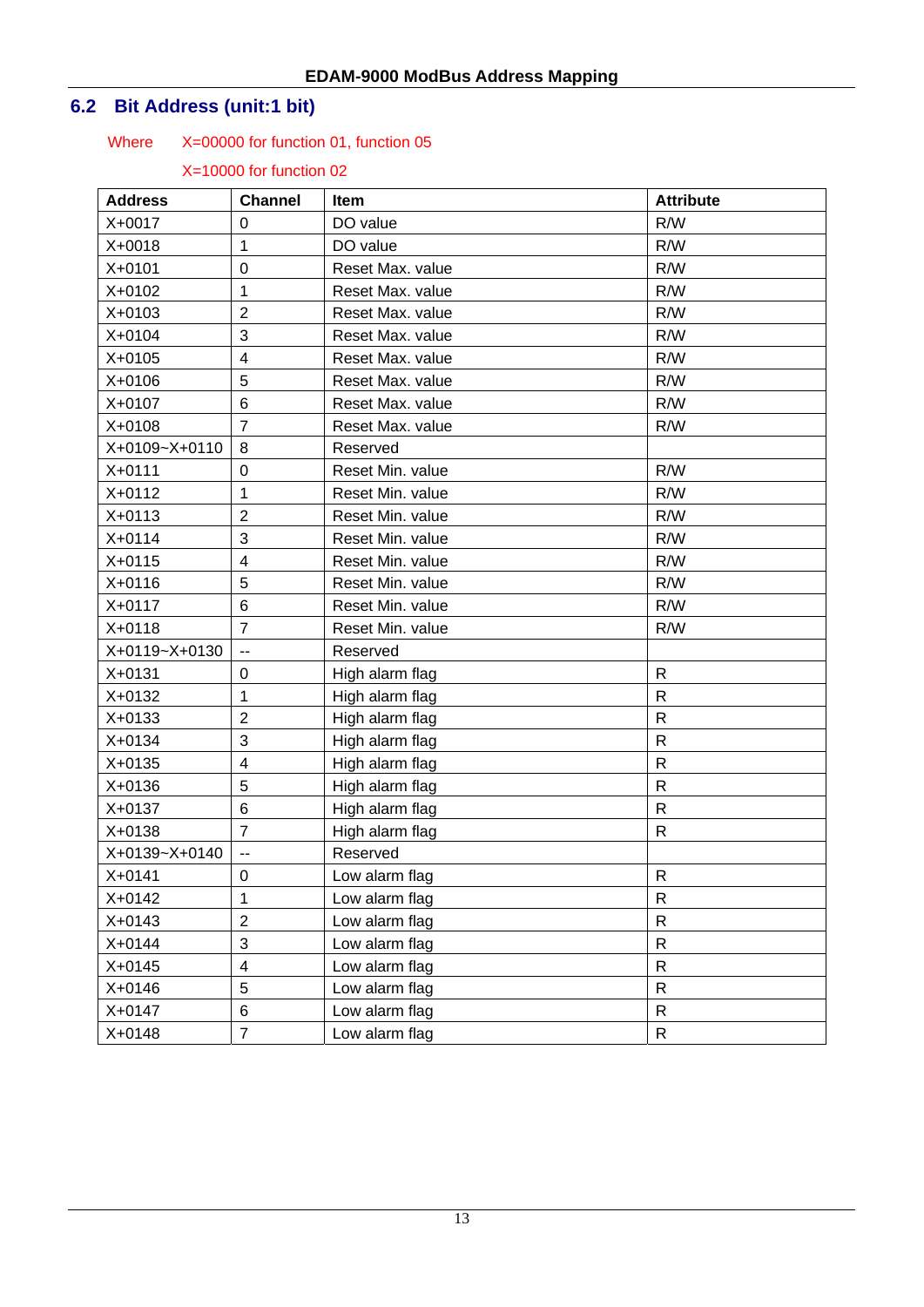# **Chapter 7 EDAM-9019 8-Channel T/C Input Module**

# **7.1 Register Address (unit:16 bits)**

#### Where X=40000 for function 03, function 06, function 16

| Address       | Channel                  | Item                 | Attribute               |
|---------------|--------------------------|----------------------|-------------------------|
| X+0001        | 0                        | <b>Current value</b> | $\mathsf{R}$            |
| X+0002        | 1                        | <b>Current value</b> | R                       |
| X+0003        | $\overline{2}$           | <b>Current value</b> | $\mathsf{R}$            |
| X+0004        | 3                        | <b>Current value</b> | $\mathsf{R}$            |
| X+0005        | $\overline{\mathbf{4}}$  | <b>Current value</b> | $\overline{R}$          |
| X+0006        | 5                        | <b>Current value</b> | $\mathsf{R}$            |
| X+0007        | $\,6$                    | <b>Current value</b> | $\mathsf{R}$            |
| X+0008        |                          | <b>Current value</b> | $\mathsf{R}$            |
| X+0009        | 8                        | Average ch0~ch7      | $\mathsf{R}$            |
| X+0010        | $\overline{\phantom{0}}$ | Reserved             | $\mathsf{R}$            |
| X+0011        | $\mathbf 0$              | Max value            | R                       |
| X+0012        | 1                        | Max value            | $\mathsf{R}$            |
| X+0013        | $\overline{2}$           | Max value            | $\mathsf{R}$            |
| X+0014        | 3                        | Max value            | $\mathsf{R}$            |
| X+0015        | $\overline{4}$           | Max value            | R                       |
| X+0016        | 5                        | Max value            | $\mathsf{R}$            |
| X+0017        | 6                        | Max value            | $\mathsf{R}$            |
| X+0018        | $\overline{7}$           | Max value            |                         |
| X+0019~X+0020 |                          | Reserved             |                         |
| X+0021        | $\mathbf 0$              | Min value            | $\mathsf{R}$            |
| X+0022        | 1                        | Min value            | $\mathsf{R}$            |
| X+0023        | $\overline{2}$           | Min value            | $\overline{\mathsf{R}}$ |
| X+0024        | 3                        | Min value            | $\mathsf{R}$            |
| X+0025        | $\overline{4}$           | Min value            | $\mathsf{R}$            |
| X+0026        | 5                        | Min value            | $\mathsf{R}$            |
| X+0027        | 6                        | Min value            | R                       |
| X+0028~X+0030 |                          | Reserved             |                         |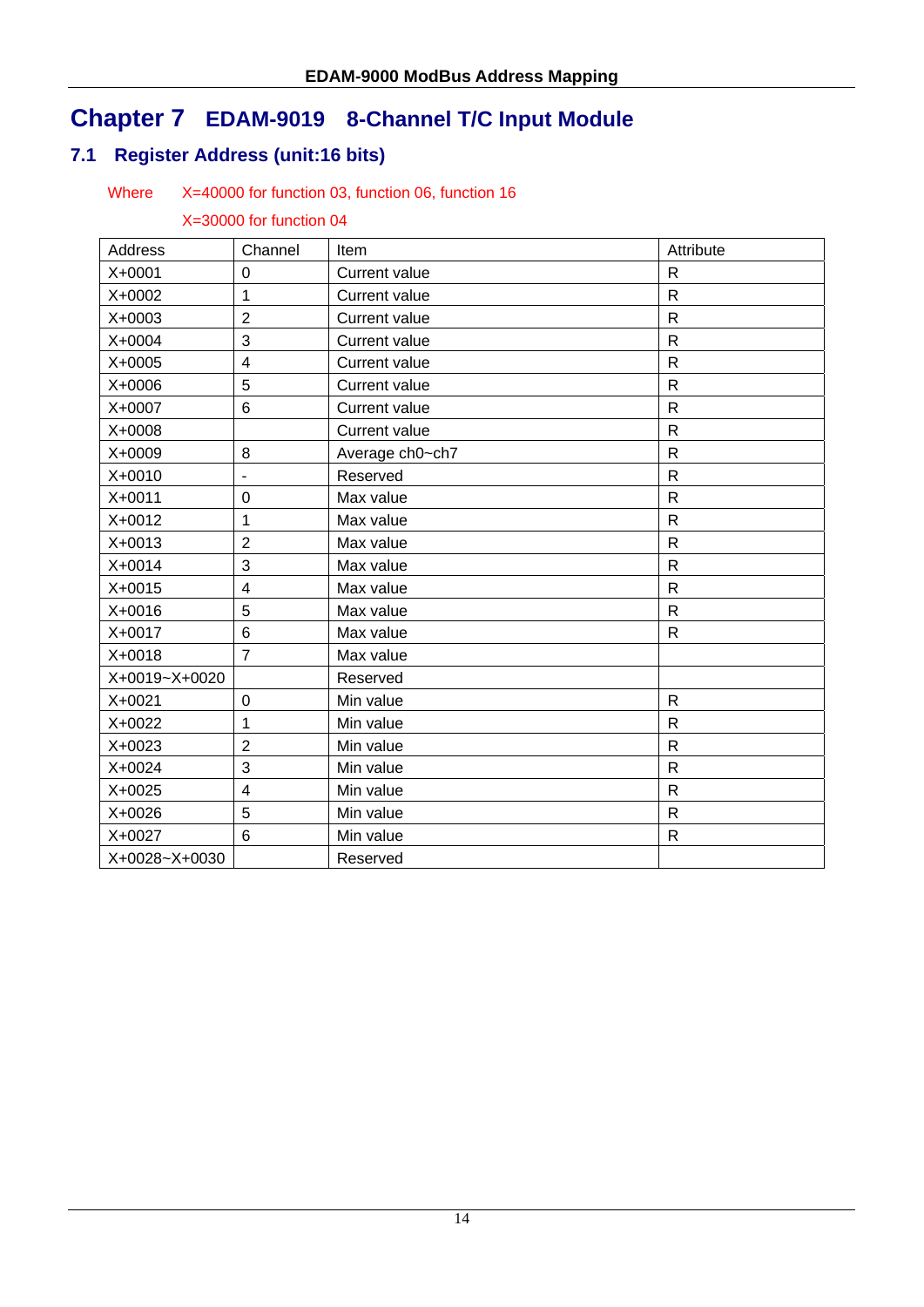# **7.2 Bit Address (unit:1 bit)**

### Where X=00000 for function 01, function 05

| <b>Address</b> | <b>Channel</b>           | Item                | <b>Attribute</b> |
|----------------|--------------------------|---------------------|------------------|
| X+0017         | 0                        | DO value            | R/W              |
| X+0018         | 1                        | DO value            | R/W              |
| X+0101         | 0                        | Reset Max. value    | R/W              |
| X+0102         | 1                        | Reset Max. value    | R/W              |
| X+0103         | $\overline{2}$           | Reset Max. value    | R/W              |
| X+0104         | 3                        | Reset Max. value    | R/W              |
| X+0105         | 4                        | Reset Max. value    | R/W              |
| X+0106         | 5                        | Reset Max. value    | R/W              |
| X+0107         | 6                        | Reset Max. value    | R/W              |
| X+0108         | $\overline{7}$           | Reset Max. value    | R/W              |
| X+0109~X+0110  |                          | Reserved            |                  |
| X+0111         | $\mathbf 0$              | Reset Min. value    | R/W              |
| X+0112         | 1                        | Reset Min. value    | R/W              |
| X+0113         | $\overline{2}$           | Reset Min. value    | R/W              |
| X+0114         | 3                        | Reset Min. value    | R/W              |
| X+0115         | $\overline{\mathbf{4}}$  | Reset Min. value    | R/W              |
| X+0116         | 5                        | Reset Min. value    | R/W              |
| X+0117         | 6                        | Reset Min. value    | R/W              |
| X+0118         | $\overline{7}$           | Reset Min. value    | R/W              |
| X+0119~X+0120  | --                       | Reserved            |                  |
| X+0121         | $\mathbf 0$              | <b>Burnout flag</b> | $\mathsf{R}$     |
| X+0122         | 1                        | <b>Burnout flag</b> | $\mathsf{R}$     |
| X+0123         | $\overline{2}$           | <b>Burnout flag</b> | $\mathsf{R}$     |
| X+0124         | 3                        | <b>Burnout flag</b> | $\mathsf{R}$     |
| X+0125         | 4                        | <b>Burnout flag</b> | $\mathsf{R}$     |
| X+0126         | 5                        | <b>Burnout flag</b> | $\mathsf{R}$     |
| X+0127         | 6                        | <b>Burnout flag</b> | $\mathsf{R}$     |
| X+0128         | $\overline{7}$           | <b>Burnout flag</b> | $\mathsf{R}$     |
| X+0129~X+0130  | --                       | Reserved            |                  |
| $X + 0131$     | $\mathbf 0$              | High alarm flag     | $\mathsf{R}$     |
| X+0132         | 1                        | High alarm flag     | $\mathsf{R}$     |
| X+0133         | $\overline{2}$           | High alarm flag     | $\mathsf{R}$     |
| X+0134         | 3                        | High alarm flag     | ${\sf R}$        |
| X+0135         | $\overline{\mathbf{4}}$  | High alarm flag     | ${\sf R}$        |
| X+0136         | 5                        | High alarm flag     | ${\sf R}$        |
| X+0137         | 6                        | High alarm flag     | $\mathsf{R}$     |
| X+0138         | $\overline{7}$           | High alarm flag     | $\mathsf{R}$     |
| X+0139~X+0140  | $\overline{\phantom{a}}$ | Reserved            |                  |
| X+0141         | 0                        | Low alarm flag      | $\mathsf{R}$     |
| X+0142         | 1                        | Low alarm flag      | $\mathsf{R}$     |
| X+0143         | $\overline{2}$           | Low alarm flag      | $\mathsf{R}$     |
| X+0144         | 3                        | Low alarm flag      | $\mathsf{R}$     |
| X+0145         | 4                        | Low alarm flag      | R                |
| X+0146         | 5                        | Low alarm flag      | $\mathsf{R}$     |